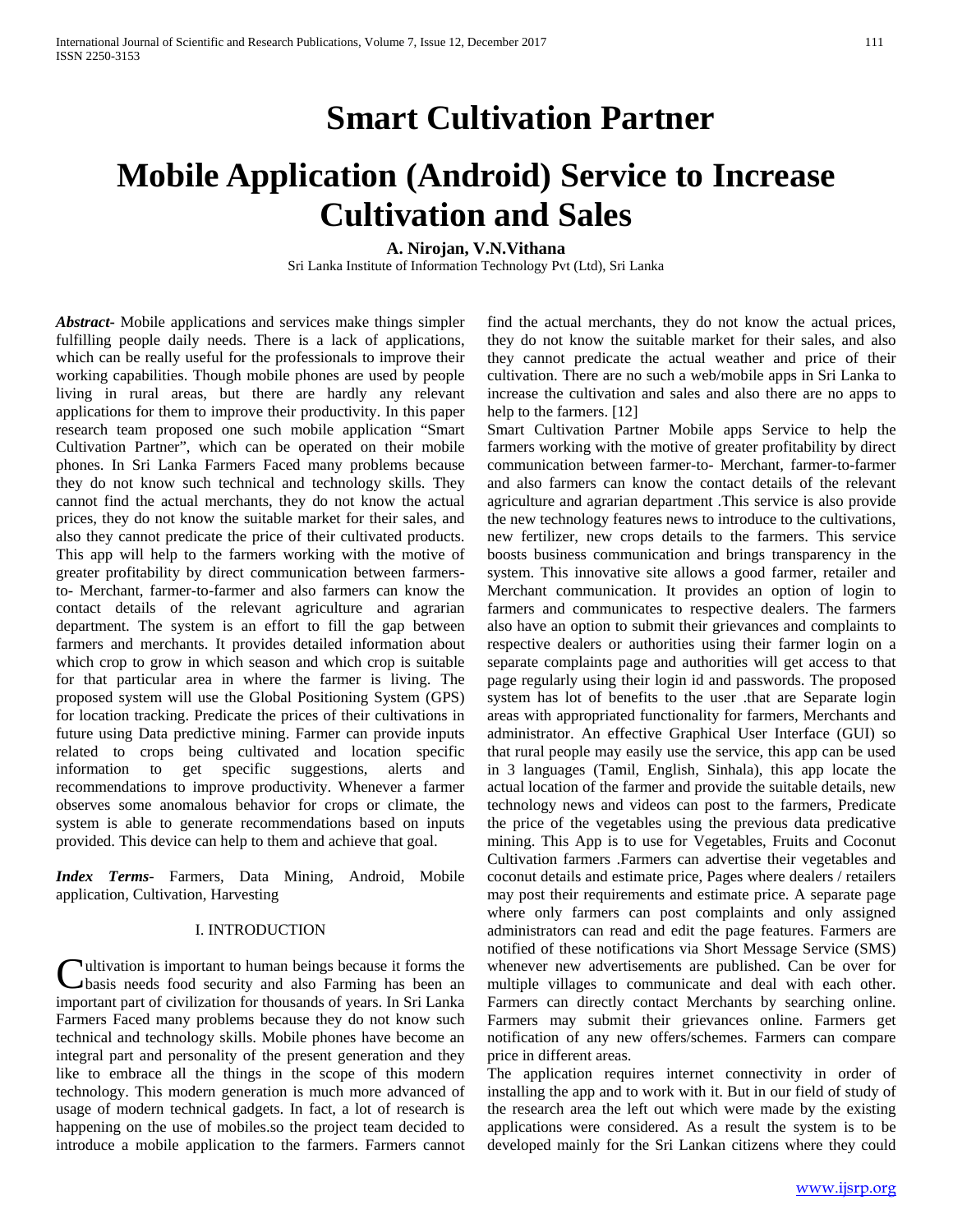get an opportunity of tracking their cultivation. In this application data predicative mining algorithm (Time Series Algorithms and Neural Network Algorithms) is used to predicate the prices in the future. In this era time is the important factor here system can communicate instantly access the resource quickly, moreover farmer feel easier to handle their business. In the 21th century this process switch to Intelligent Systems (Smart Cultivation Partner) which is gives the sensation of farming. To overcome these issues project team has decided to propose this project to make the farming environment more efficient and productivity.

## II. LITERATURE REVIEW

Agriculture is a major source of raw food production in the world where it plays the major part of the human food consumption. However, the uses of latest technologies in the field are not being implemented widely unlike in other industries despite the fact that the agricultural industry is in a declining state. Lack of interest among the current generation, absence of proper motivation factors, low marginal profits, use of outdated and time consuming methods and technologies for cultivation are few major factors which contributes to the downfall. The research will focus on eliminating hassles faced by the farmers by using the latest and innovative technologies and how they can be applied in real world farming activities. Agriculture is carried out for generations which means we have a huge data of the past cultivation methods. Data mining methods could be used for future recommendations and support services for farming. [10], [11]

According to [1] Kiran Shinde et.al provides an in-depth review of the use of data collection for cultivation guidance on topics such as Crop Recommendation and Crop Rotation Recommendation. The Data Tier consists of databases which consist of data of past agricultural activity, cost of agriculture, Fertilizers etc. The Business Tier consists of Servlet modules which consist of all the business logic for the system which are hosted on a separate application server. Several combinations of algorithm to be used to recommend certain crops based on the soil, location, season but no limited to demand / supply for the crop. System will generate some suggestions for the crops based on the Location, Season. [3] The suggestions will have a rating system which allows the user to decide on the crop to be planted. Apart from the crop recommendation, the system is capable of recommending crop rotation ensuring the high level of productivity. The frequency of the crop rotation will be displayed based on the crop type.

Sanjay Chaudhary et.al [3] emphasizes the use of GIS (Geographic Information System) in rural farming villages in India. The purpose of the GIS is to collect, record data about farming activities based on the location and use it when needed. Hence, this could be used by other applications and technologies which are targeted towards agriculture. Data collected will be stored in a database. GIS can store data, such as soil type, nutrient levels, temperature, administrative boundary etc. and assign this information to the specific geo location. Therefore, this can be useful for farmers on deciding their crops and location of the cultivation.

The above topic further discussed in the research done by Yvette E. Gelogo and Haeng-Kon Kim under the title ―A Design of ufarm Mobile Application Framework‖ (2014).[6][3]The research was regarding the development of a mobile assistant app for farmers which is similar to the above research done in India based on the data mining. The latter includes various outputs compared to the previous where this research encourages the use of the data for various purposes such as farmers in monitoring their resources, crops, generate reports and statistics. Further this research includes the usage of sensing devices as well. [2] This paper also includes the development of mobile gateway which makes it possible for integration for sensor devices. As per the framework and the architecture presented the in this research also presents the mobile gateway interface to support the mobile devices to be a device to receive sensing information from the sensor devices. It performs environmental (temperature, water level, humidity, plant growth and etc.) sensing capability. It's highly unlikely that rural communities will adapt towards an advanced app as suggested in the second research. More and training sessions should be conducted. Further, the requirement of data transfer technologies such as 3G, 4G, Bluetooth, etc. is also questionable when it comes to remote areas where the agriculture is prioritized. [4]

Wireless Farming: a mobile and Wireless Sensor Network based application to create farm field monitoring and plant protection for sustainable crop production and poverty reduction By Elias Edo Dube (2013).[6]The first one suggests the use of Wireless Sensor Networks (WSN) for the purpose as the world is ICT is moving towards ―more‖ wireless approach. The research is based on farmers in Ethiopia and how they use WSN to monitor and control their farms. The main component of WSN is the use of mobile phone – which is something accessible for almost every sector of the population. It is notable that mobile phone penetration in Sri Lanka exceeds 100%. Therefore, going towards a WSN method suits our communities too. WSN devices can be divided into these units Sensing unit, Processing unit, Transmission unit, Power Unit. Possible details which are Soil Moisture, Soil pH, Air moisture and Air condition, Humidity, Weather Condition, Irrigation Water Resources

Monitoring System for Farming Operations with Wearable Devices Utilized Sensor Networks – The research done by the Tokihiro Fukatsu, and Teruaki Nanseki (2009) looks at an advanced usage of WSN device which includes wearable devices as well.[6][7] The system is based on a centralized Field Server System. A Field Server enables crop and environmental monitoring by using various sensors and cameras. However, it also points out the fact that farmers may also be used a data source where as it will be considered as a manual input method. Using them for inputting data on devices could be troublesome and will also affect their field work. A voice guided input system will be a good solution for this. The researchers have developed a Radio Frequency Identification (RFID) system for the purpose which communicates with the Field Server.Compared to WSN method, this one mainly focuses on farmer's activities to obtain data. Hence, a wearable device with RFID is being used.[5]

"Performance Analysis for DCAR and CMDC Using Shopping Complex Dataset" [13], in this paper, Shopping complex dataset is applied in the existing algorithms DCAR and CMDC for evaluating the experimental results to predict accuracy and time complexity. It is clearly stated that CMDC algorithm provides better accuracy than existing algorithm.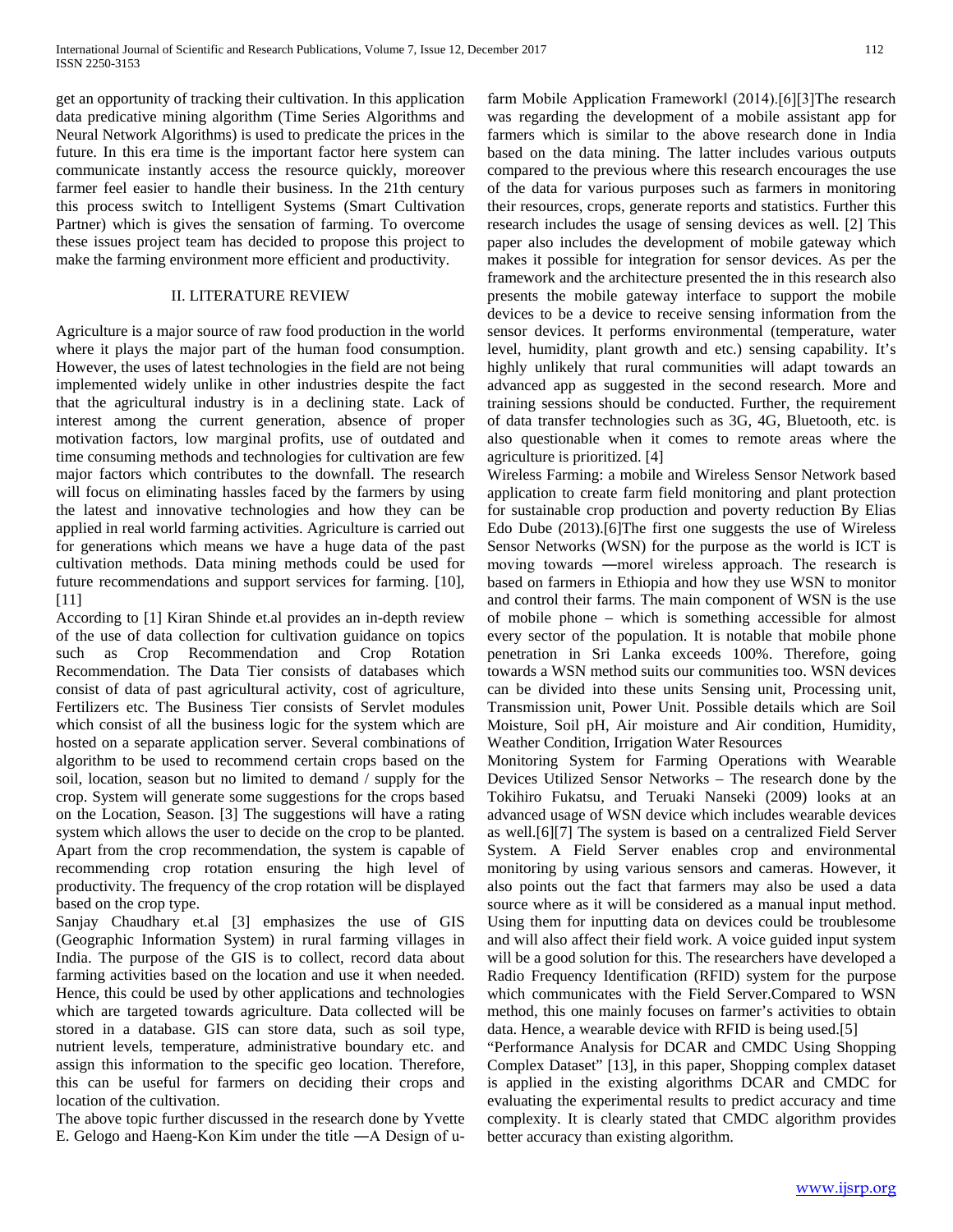"Spatial data mining and geographic knowledge discovery-An introduction" [15], Due to the widespread application of geographic information systems (GIS) and GPS technology and the increasingly mature infrastructure for data collection, sharing, and integration, more and more research domains have gained access to high-quality geographic data and created new ways to incorporate spatial information and analysis in various studies.

## III. METHODOLOGY

Smart Cultivation Partner was developed using the prototype methodology, this methodology was selected because there may be many complex situations. Repetitive behavior of this methodology in analysis, design and implementation phases gave more space for the development team to understand the requirement better and study the new technologies in the meantime. Using this methodology, the project team will perform the analysis, design and implementation phases concurrently whenever changes approached by the client. This would allow making changes to the project process by repeating the relevant phases with relevant corrections to accomplish the client requirements, if in case any deliverable fails. The advantage of using prototype methodology is after implement the prototype system gets the feedback, go back to the same process (analysis, designing, and implementation) and fix the errors according to the feedback. The following sections describe work done by the development team at each phase of system development lifecycle.

## *Planning*

Initial planning for successful development of Smart Cultivation Partner was carried out in this phase. The project team identified the need for Smart Cultivation Partner by studying the issues with traditional cultivation sale system currently used by Sri Lankan Markets. . Hence project team studied the current statics on traditional system and identified the project need. Project team then formulated the basic functionalities by explaining the needs at a high level of understanding. A project charter was created as a result. Eventually, Work Breakdown Structure (WBS) and Gantt chart were developed to determine how the project team will go about building Smart Cultivation Partner. Project team carried out feasibility analysis to identify potential risks associated with development and deployment of Smart Cultivation Partner.

## *Requirement Gathering & Analysis*

In this phase project team began to understand the user requirement by analyzing the data gathered using various techniques. Initially data necessary for Analysis is collected as Primary data and secondary data. Project team carried out an Interview session with the farmers and merchants to gather accurate statistical information about traditional sales system used in Market. Statistic about current sales system, issues faced by farmers in cultivation, Predicate the prices in future, technical and technology skills in farming are the major areas covered during this interview. Furthermore, Project team conducted crucial literature review on Applications of GPS, Farming and cultivation, Android Application related to farming, data mining and similar systems related to efficient cultivation management system. As the final process of data gathering, project team distributed Questionnaires to open public of all categories in

order to study the system requirements from public point of view. The team also studied existing technologies relevant to the project in order to select the technologies to use in implementing the system. Project team initiated process modeling and data modeling by analyzing the gathered information. Use case diagram was created as a result of process modeling whereas Logical Entity Relationship diagram was created as a result of data modeling.

## *Designing*

A proper design leads to flexible, secure and efficient system. More effort in designing phase makes implementation easy. Project team worked on various designing techniques with great concern to make sure that the client requirements finalized from analysis phase has been meeting as accurately as possible. Designing techniques used by the project team are as High-level Architecture Design, Hardware and software requirements, Database design, Class diagram, Test plans, Interface Deigning, Web interface designs, Android Application interface design, Flow Charts etc.



**Figure 1 : High Level Diagram**



**Figure 2 : Flow Chart of Nearest Location & Average**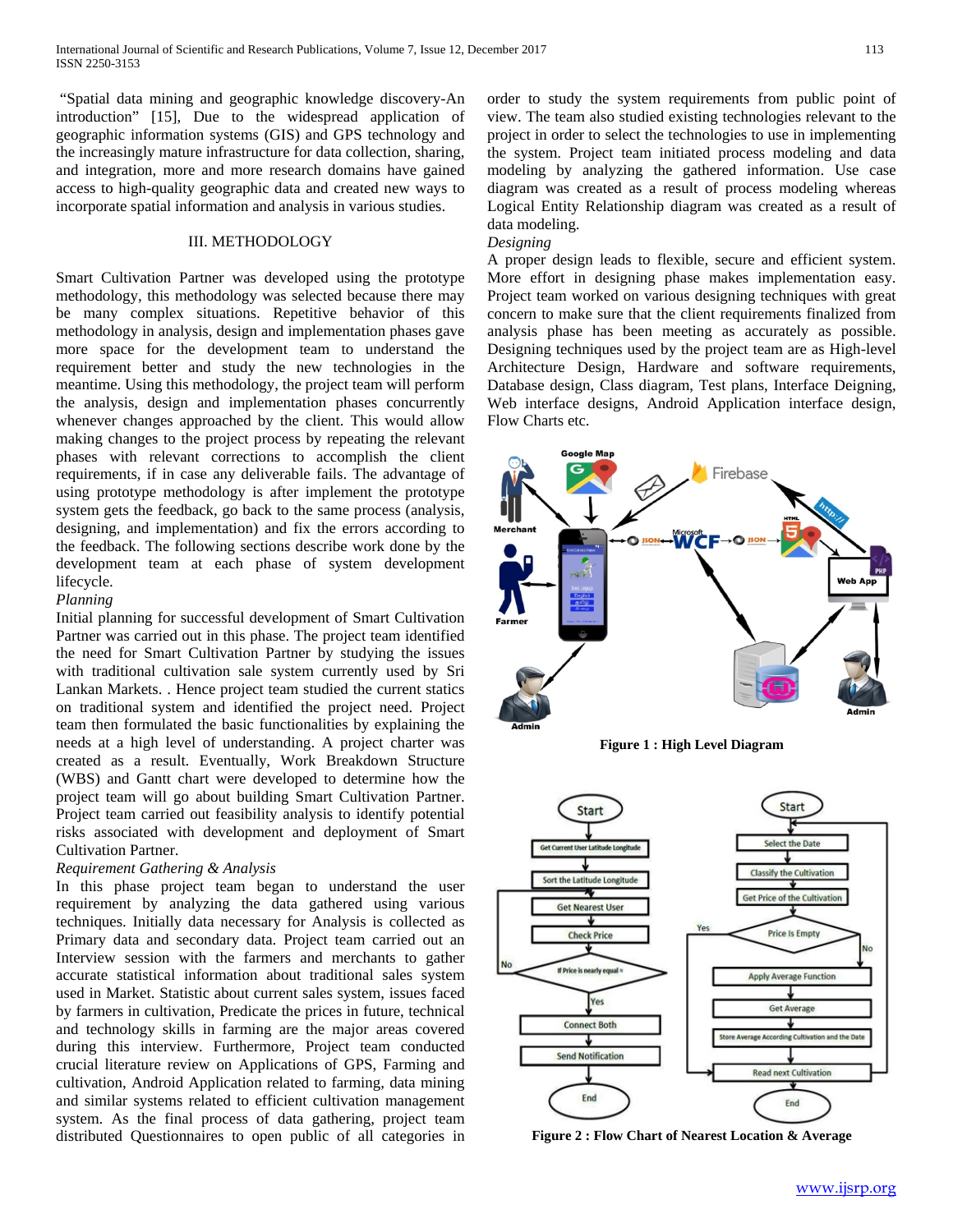## *Implementation*

Most amount of time was spent by the project team in this phase to build the system to fit the requirements and design constraints identified in the prior phases. The project team worked on the construction of Smart Cultivation partner by dividing it into several components. These following sections are implemented Mobile Application, Web Application, Database, Web service and Firebase.

## *Testing*

Errors are unavoidable in any software products. Cost of these bugs may range from a penny to many millions. Quality and Success of Smart Cultivation Partner has a vital need of errorfree operation. Initially Project team refined the test plans created at the design phase to create a new set of test plans to suit the final system. Web application, Android Application was identified as the major components for testing.

## *Unit testing*

Overall all the individual components were tested using black box testing except some complex codes. Complex codes such as predication of price, sending and receiving notification, connect actual merchant with the farmer and real time monitoring were subjected to white box testing.

## *Integration testing*

Integration testing was carried out as Use interface testing, use scenario testing and System interface testing. Navigation between different activities and fragments were tested in user interface testing whereas data flow between database and other components like mobile application were tested using system interface testing.

## *System testing*

Smart Cultivation partner was tested as a whole to ensure errorless operation of entire system as a whole. Project team focused on overall usability of the system. Identified whether all the requirements of Smart Cultivation partner has been achieved.

## IV. RESULTS

Here the final results of the system are shown with the screenshots of the interfaces. In this evidence section it briefly discuss about the output with the performance, reliability and the accuracy of the system.



**Figure 3 : Home & User Level**



**Figure 4 : Post Advertisements**





**Figure 6 : Predicate Price & Department Details**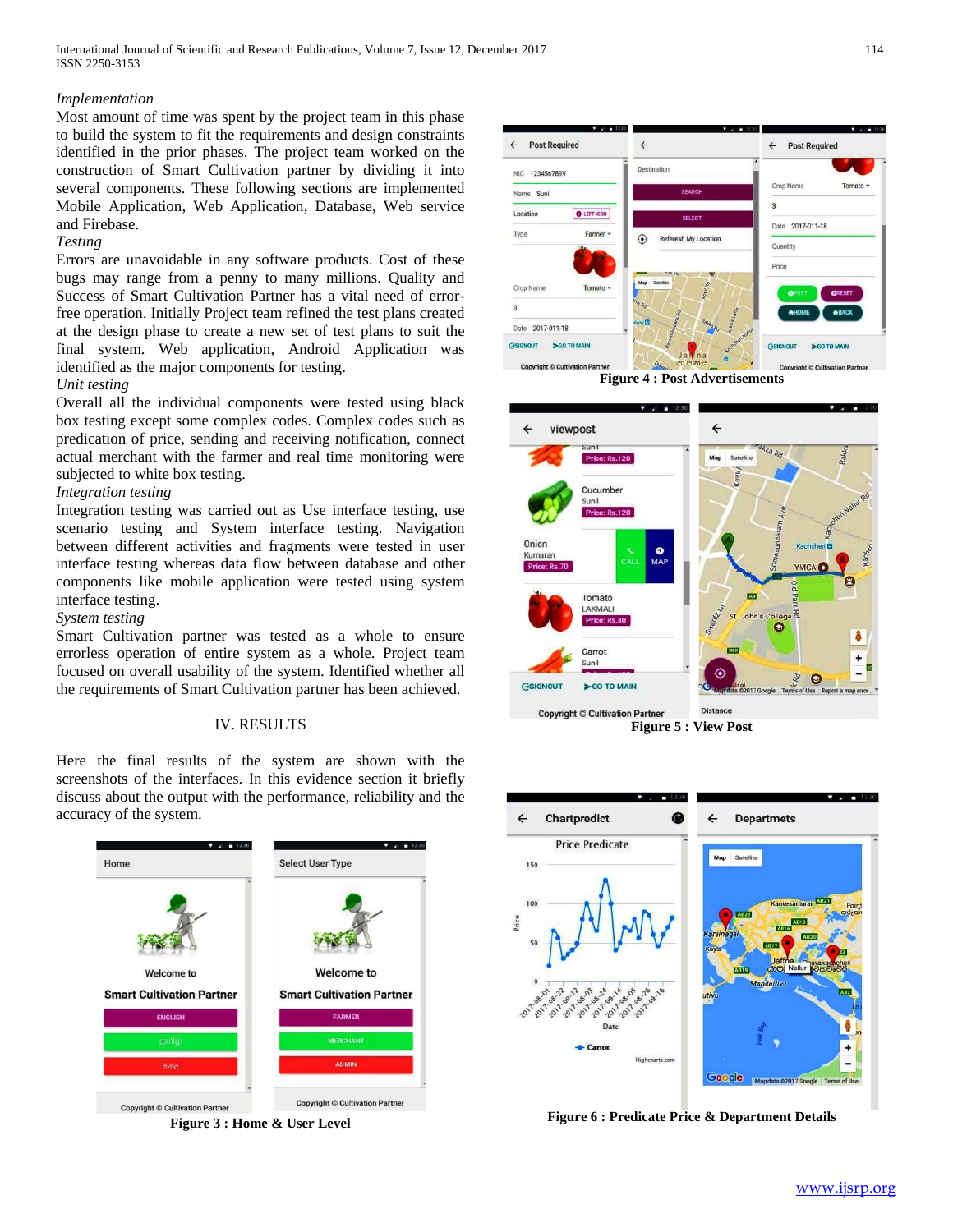Main Window and Select the user level of the application (Figure 3)

In this interface user can select the preferred language using the button. After the button click it will be directed to the user level selection Activity. In this interface user can select their role it will be directed to the login Activity

 $\triangleright$  Post Advertisements (Figure 4)

This interface user needs to select the crop name, user type and also location. System will show the vegetable image to the user so user can easily use the system. Finally user need to enter the quantity and estimate price for their cultivation and then post it.

View Crop Advertisement (Figure 5)

In this window farmer and merchant can view the crop advertisement. If farmer want to see the merchants post farmer need to select option to post by farmers and also merchant do the wise versa select posted by farmer.

 View Crop Predications and Departments Details (Figure 6)

Farmer and Merchant can view the past and future crop predications using this interface. First select the crop and select a range of date and click the view button.it will navigated to the crop predication interface. It will show the graph by using data predicative mining algorithms. This graphs change according the price and date

## *Reliability*

The reliability of the overall program depends on the reliability of the separate components. The applications should have the ability for real time data transferring and the system should have high performance. Mobile app users will it easy to use the application even with a moderately budget level phone, since the app does not take much space, it won't affect the performance issues of the mobile phone.

## *Availability*

The system is available whenever a user wants it. The system and its functions can be use whenever the user wants. The system would be fault tolerant, in other words system will be able to continue functioning when part of the system fails.

## *Security*

The Managers have respective accounts with password that enables only the Manager/s to login onto the system. Passwords are required so that no one else can access the system or database. The security purposes in application it prompts a login which contains user name and passwords. All login user data are stored in the database.

## *Maintainability*

The research team is responsible for this product and all the maintenance and modifications will be handled by research team. By increasing the efficiency of the system modifications will need to be done in the future.

## V. DISCUSSIONS

Implementing this proposed system which provides the user major facilities for the cultivation and life quality. This system provides the user some facilities which have not been provided by the other similar android mobile applications or websites. Predicting the price of their cultivated products issue by pattern analyzing of the past data will provide the application some reliability and trust ability. The application is to be designed in a user friendly and easy handle way so that rural people who are not used of using these kinds of facilities will get easy to learn how to handle the system. Significance of the project is implementing some special feature which gives convenience through, implementing a system where it detects location, recommendations for the crop, gives predicate prices etc.

## VI. CONCLUSION AND FUTURE WORK

Smart Cultivation Partner Mobile apps Service to help the farmers working with the motive of greater profitability by direct communication between farmer-to- Merchant, farmer-to-farmer and also farmers can know the contact details of the relevant agriculture and agrarian department .This service is also provide the new technology features news to introduce to the cultivations, new fertilizer, new crops details to the farmers. This service boosts business communication and brings transparency in the system. An effective Graphical User Interface (GUI) so that rural people may easily use the service, this app can be used in 3 languages (Tamil, English, Sinhala). Predicate the price of the vegetables using the previous data predicative mining. This App is to use for Vegetables, Fruits and Coconut Cultivation farmers. System is tracking the GPS of the current location of the farmer and it connects to the most suitable merchants. Thus Smart Cultivation Partner System plays an important role in improvement of traditional cultivation sales system in Sri Lanka. Limitations

Deployment of Smart Cultivation Partner System carries some limitation constraints which should be taken into consideration. *The limitations are as follows,*

- Disable people will not be able to use the system at all
- Need to get the actual user location.
- $\triangle$  Application will be connect with the system via internet and user need internet connection to use this application

*Recommendations*

- User should have a mobile phone with a screen size of minimum 4.0 inches to get a proper view on the mobile and have a fast internet connection for communication.
- $\triangle$  Placing the Collection point in a fixed location

#### *Future work*

Smart Cultivation Partner covers a very large scope with an ultimate goal of revolution in cultivation. Till the Goal is met numerous number of research paths will be open to researchers. This research area will stay fresh with the rise modern technologies. Project team has identified following as immediate set of future works which may interest researchers in this area.

- $\checkmark$  Connect the farmers through mobile with the Agriculture departments
- $\checkmark$  Establish System in every Agriculture department
- $\checkmark$  Expanding the system targeting Cultivation management system of entire nation
- $\checkmark$  Identify the defects in the plants using image processing system
- $\checkmark$  Add Instant online payment system